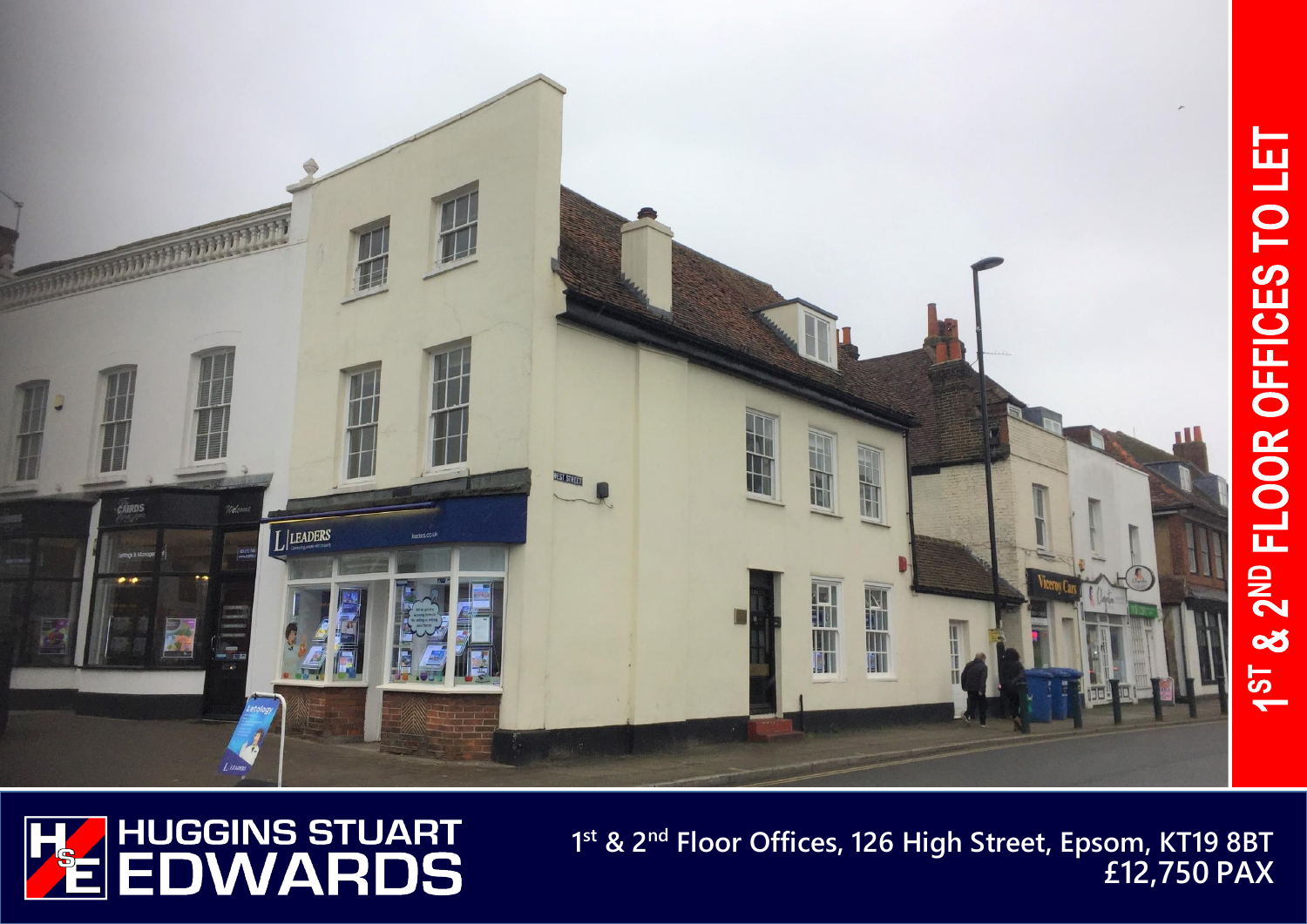## **1 st & 2nd Floor Offices, 126 High Street, Epsom, KT19 8BT**

# **TO LET Approx 702 sqft (65.22 sqm)**

#### **DESCRIPTION**

Newly decorated character offices located at the junction of High Street and West Street in the heart of Epsom Town centre. The office accommodation comprises two rooms on the first floor and two rooms on the second floor with kitchen and WCs on the first floor. Parking available under separate licence.

| <b>First Floor Offices</b> | 396 sqft | 36.79 sqm   |
|----------------------------|----------|-------------|
| Second Floor Offices       | 306 sqft | 28.43 sqm   |
| <b>TOTAL</b>               | 702 sqft | $65.22$ sqm |

#### **RENT**

£12,750 per annum exclusive.

#### **LEASE**

New lease excluding the security of tenure & compensation provisions of the Landlord & Tenant Act 1954 Part II. Terms to be agreed.

#### **LOCATION**

Situated in a prominent position the offices are approached from West Street just off the High Street opposite The Marquis of Granby pub and close to Epsom mainline rail station. Epsom is located approximately 17 miles southwest of Central London. It is ideally positioned for access to the national motorway network via the M25 (Junction 9 at Leatherhead), whilst the town also benefits from a regular rail service to both London Waterloo and London Victoria (approx. 35 minute journey).

#### **AMENITIES**

Entry phone, central heating, new carpets, kitchen, Male & Female WCs and Cat 2 lighting.

#### **RATES**

Rateable value: £10,250 (information taken from Valuation Office website). Non-domestic uniform rates payable at 49.9p in the £ (2022/23).

### **EPC**

D-88

#### **LEGAL COSTS**

Each party to bear their own legal costs.

#### **VIEWING**

Strictly by appointment via sole agents Huggins Stuart Edwards.

#### **CONTACT**

Huggins Stuart Edwards - Epsom Office Apex House, 10 West Street, Epsom, KT18 7RG

T: 01372 740555

E: epsom@hsedwards.co.uk

#### **DATE**

May 2022

#### **FOLIO NUMBER** 30108(CL)

**SUBJECT TO CONTRACT Important: See Disclaimer Notice to the Right**.



# **HUGGINS STUART EDWARDS**

## **COMMERCIAL ESTATE AGENTS PROPERTY CONSULTANTS**

APEX HOUSE 10 WEST STREET EPSOM KT18 7RG **01372 740555**

102-104 HIGH STREET **CROYDON** CR9 1TN **020 8688 8313**

Huggins Stuart Edwards Commercial Ltd is a limited company registered in England & Wales. Company number 12280950. Registered office: Apex House, 10 West Street, Epsom, KT18 7RG. Huggins Stuart Edwards Commercial Ltd for themselves and for vendors or lessors of this property whose agents they are give notice that the particulars are set out as general outline only for the guidance of intended purchasers or lessee and do not constitute, nor constitute part of, an offer or contract. All descriptions, dimensions, reference to condition and necessary permissions for use and occupation, and other details are given without responsibility and any intending purchasers or lessees should not rely on them as statements or representations of fact but must satisfy themselves by inspection or otherwise as to the correctness of each of them. No person in the employment of Huggins Stuart Edwards Commercial Ltd has any authority to make or give any representation or warranty whatsoever in relation to this property. Unless otherwise stated, all prices and rents are quoted exclusive of Value Added Tax (VAT). Any intending purchasers or lessees must satisfy themselves independently as to the incidence of VAT in respect of any transaction. The properties are offered subject to contract and being unsold or unlet and no responsibility is taken for any inaccuracy or expenses incurred in viewing. Huggins Stuart Edwards Commercial Ltd have not made any investigations into the existence or otherwise of any issues concerning pollution and potential land, air or water contamination or tested any of the services and no warranty is given or implied. The purchasers or lessees are responsible for making their own enquiries in these regards

# **www.hsedwards.co.uk**